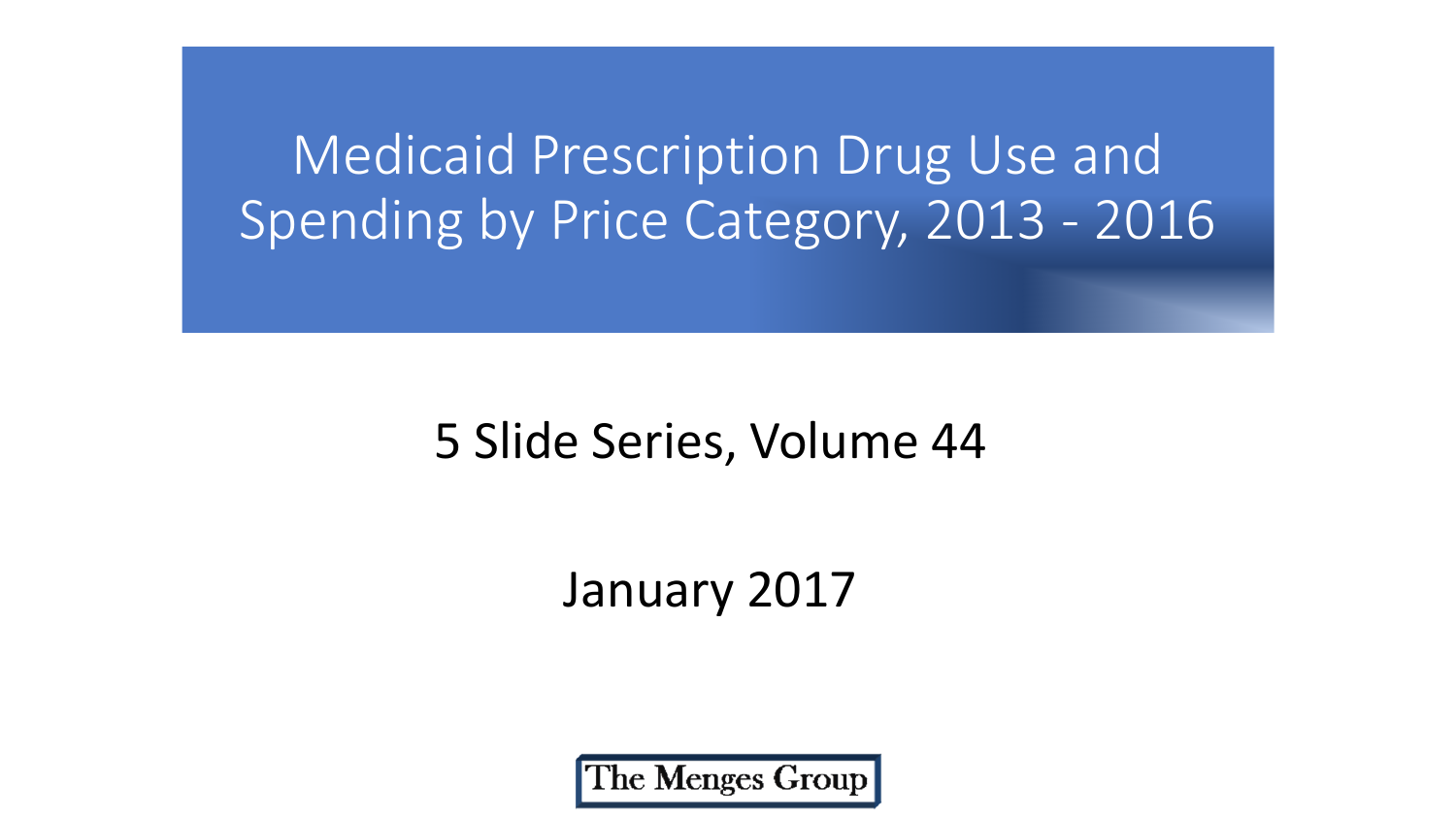# Analysis Summary

- Overall annual prescription drug volume in Medicaid increased in each of the past three years, from 554 million scripts in CY2013 to an estimated 707 million scripts in CY2016—an overall increase of 28%.
- In this 44<sup>th</sup> Edition of the 5 Slide Series, we calculated the cost per prescription (pre-rebate) for each national drug code (NDC) and placed it into one of the following pricing categories:
	- o <\$100 per prescription
	- o \$100-\$499 per prescription
	- o \$500-\$999 per prescription
	- o ≥\$1,000 per prescription
- These categorizations provide a unique look at Medicaid prescription drug volume and pre-rebate expenditures by price from CY2013 to CY2016.
- While the volume of Medicaid prescriptions increased across all pricing categories, the percentage increase was largest in the \$1,000 or more per script category.
	- o The number of prescriptions that cost \$1,000 or more per script increased by 75% since 2013, almost three times the overall rate of increase.
- Annual pre-rebate prescription drug spending in Medicaid increased by 59%, more than twice the rate of prescription volume growth from CY2013 to CY2016.
- Prescription drug expenditures in all four of the pricing categories increased significantly from 2013 to 2016, but the most expensive category (\$1,000 per script and above) rose by almost 130%.
	- o This category's increase of \$13.3 billion accounts for over 60% of the overall increase in pre-rebate expenditures in this timeframe.

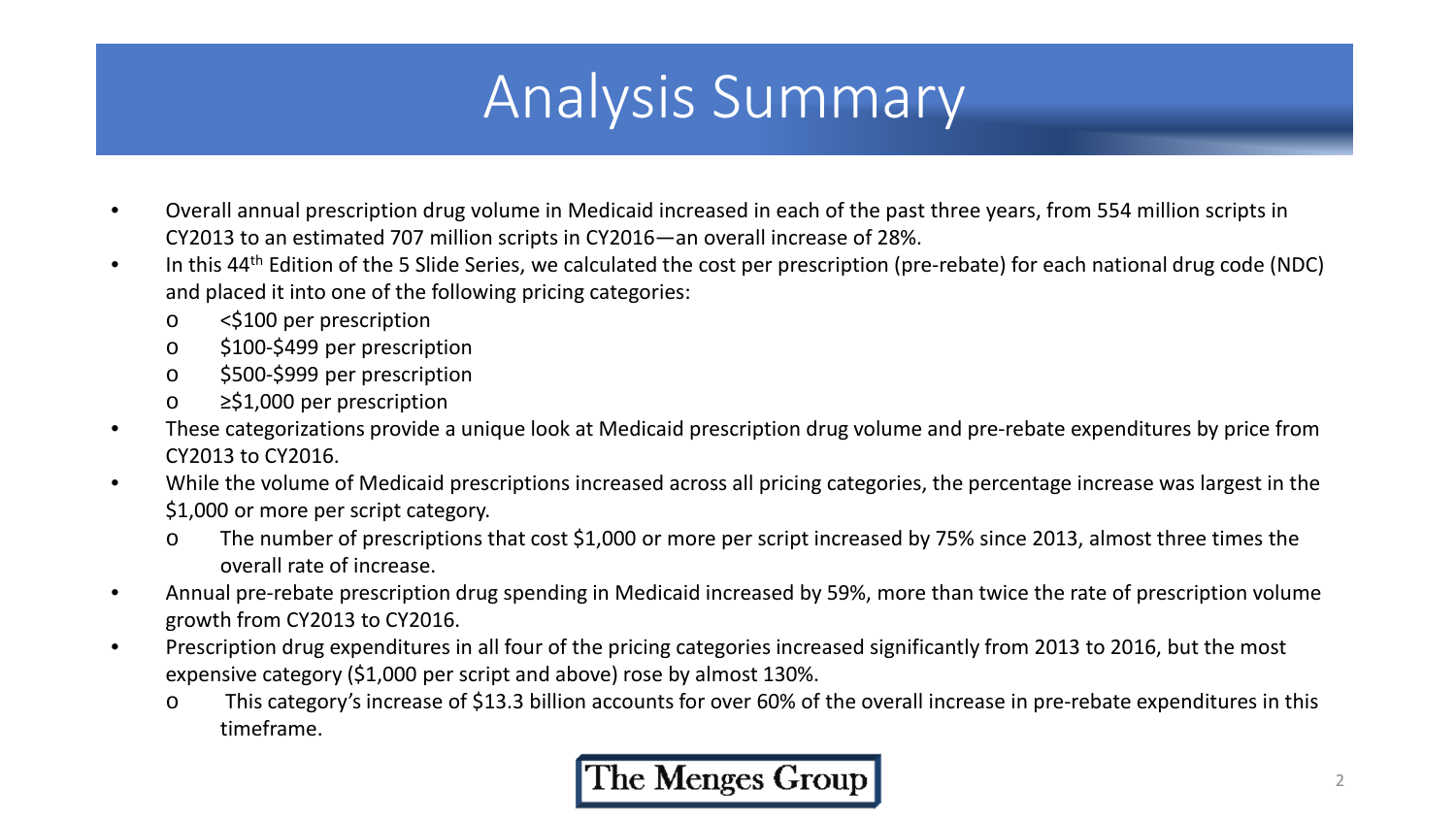## Changes in Medicaid Prescription Drug Volume by Price Category, CY2013 – CY2016

### **National Medicaid Prescription Volume by**

### **Price Per Prescription Category, CY2013 - CY2016**

|                |               |               |               |                | % Change,       |
|----------------|---------------|---------------|---------------|----------------|-----------------|
|                | <b>CY2013</b> | <b>CY2014</b> | <b>CY2015</b> | <b>CY2016*</b> | CY2013 - CY2016 |
| $<$ \$100/Rx   | 475,445,470   | 532,490,215   | 596,455,446   | 614, 232, 448  | 29%             |
| \$100-\$499/Rx | 67,367,783    | 72,639,261    | 77,070,930    | 76,092,786     | 13%             |
| \$500-\$999/Rx | 7,157,172     | 7,577,791     | 8,719,693     | 9,269,480      | 30%             |
| $≥$ \$1,000/Rx | 4,270,058     | 5,687,581     | 6,789,461     | 7,467,180      | 75%             |
| <b>Overall</b> | 554,240,483   | 618,394,848   | 689,035,530   | 707,061,894    | 28%             |

*\*As data are only available through June 2016, CY2016 is estimated as double the first two quarters of that year.* $\mathcal{L}(\mathcal{L}(\mathcal{L}))$  and the set of the set of the set of the set of the set of the set of the set of the set of the set of the set of the set of the set of the set of the set of the set of the set of the set of the set o



 $\sim 10^{-11}$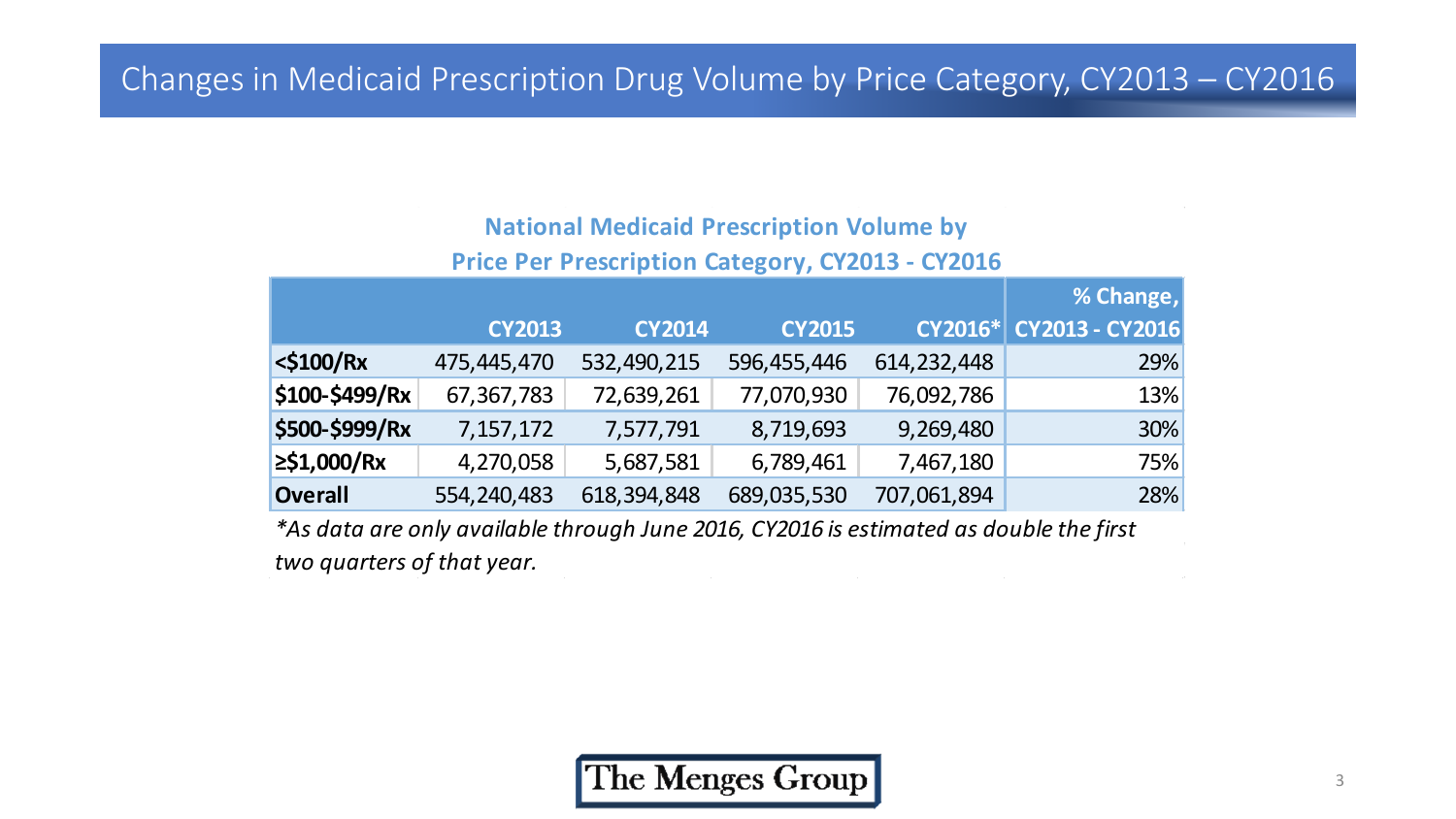### **Medicaid Prescription Drug Expenditures by Price Per Prescription Category, CY2013 - CY2016 (All Figures are Pre-Rebate)**

|                 |                                                                                                |               |                                                                     | % Change,               |
|-----------------|------------------------------------------------------------------------------------------------|---------------|---------------------------------------------------------------------|-------------------------|
|                 | <b>CY2013</b>                                                                                  | <b>CY2014</b> | <b>CY2015</b>                                                       | CY2016* CY2013 - CY2016 |
| $\leq$ \$100/Rx | \$7,943,727,397                                                                                |               | \$8,759,438,680 \$9,758,130,666 \$9,780,186,748                     | 23%                     |
|                 | $ \$$ 100-\$499/Rx   \$14,243,245,645   \$16,464,151,973   \$19,122,979,816   \$19,627,842,984 |               |                                                                     | <b>38%</b>              |
| \$500-\$999/Rx  |                                                                                                |               | \$5,034,655,254 \$5,557,519,835 \$6,494,449,897 \$6,535,229,928     | 30%                     |
| $ ≥$ \$1,000/Rx |                                                                                                |               | \$10,276,109,754 \$15,791,690,341 \$19,876,804,652 \$23,554,782,757 | 129%                    |
| Overall         |                                                                                                |               | \$37,497,738,050 \$46,572,800,830 \$55,252,365,032 \$59,498,042,417 | 59%                     |
|                 |                                                                                                |               |                                                                     |                         |

*\*As data are only available through June 2016, CY2016 is estimated as double the first two quarters of that year.* 이 사람들은 아이들이 아이들이 아니라 아이들이 아이들이 아이들이 아니라 아이들이 아이들이 아니라 아이들이 아니라 아이들이 아니라 아이들이 아니라 아이들이 아니라 아이들이 아니라 아이들이 아니라 아이

Note: Rebates on Medicaid prescriptions are significant in size but are not made publicly available on a drugspecific or NDC-specific basis. Rebates averaged approximately 50% of initial Medicaid pharmacy expenditures during 2013, 48% during 2014, and 46% during 2015.

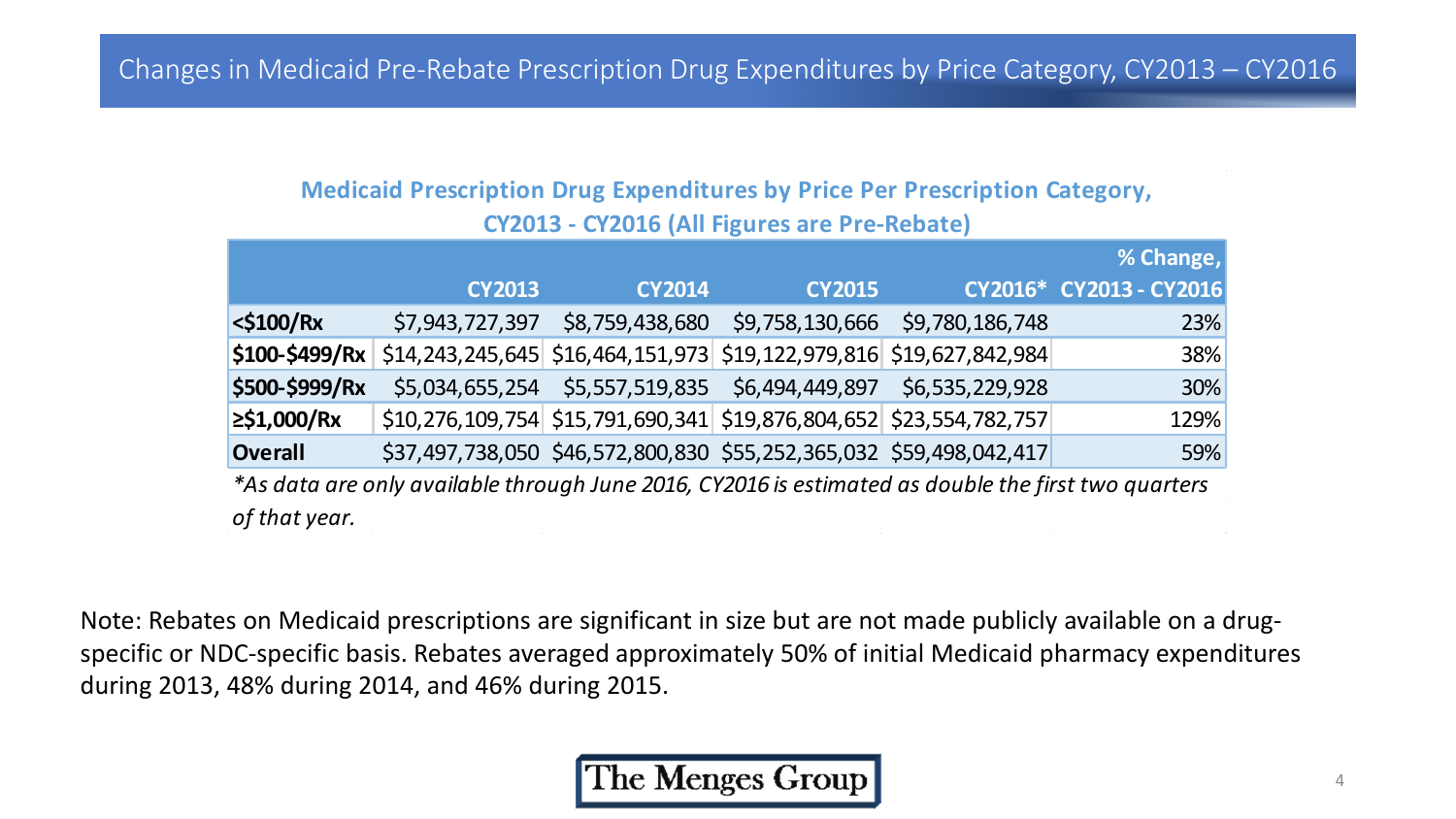## Percent of Medicaid Prescription Drug Volume and Expenditures by Price Category, CY2013 – CY2016

### **Medicaid Prescription Drug Volume Percentage by Price Per Script Category, CY2013 - CY2016**

|                |       |       |       | CY2013 CY2014 CY2015 CY2016* |
|----------------|-------|-------|-------|------------------------------|
| $<$ \$100/Rx   | 85.8% | 86.1% | 86.6% | 86.9%                        |
| \$100-\$499/Rx | 12.2% | 11.7% | 11.2% | 10.8%                        |
| \$500-\$999/Rx | 1.3%  | 1.2%  | 1.3%  | 1.3%                         |
| ≥\$1,000/Rx    | 0.8%  | 0.9%  | 1.0%  | 1.1%                         |

#### **Medicaid Prescription Drug Expenditures Percentage by Price Per Script Category, CY2013 - CY2016**

| CIZUL - CIZULU |       |       |       |                              |
|----------------|-------|-------|-------|------------------------------|
|                |       |       |       | CY2013 CY2014 CY2015 CY2016* |
| <\$100/Rx      | 21.2% | 18.8% | 17.7% | 16.4%                        |
| \$100-\$499/Rx | 38.0% | 35.4% | 34.6% | 33.0%                        |
| \$500-\$999/Rx | 13.4% | 11.9% | 11.8% | 11.0%                        |
| ≥\$1,000/Rx    | 27.4% | 33.9% | 36.0% | 39.6%                        |

*\*As data are only available through June 2016, CY2016 is estimated as double the first two quarters of that year.*

- As a share of prescriptions, the lower-priced prescription drugs account for the vast majority of prescription volume in Medicaid, but a small share of expenditures.
	- o Drugs costing \$100 or less per script account for around 90% of all prescriptions but only around 20% of expenditures.
	- o Drugs costing under \$500 per script account for 98% of all prescriptions.
	- o Meanwhile, drugs costing over \$500 per script account for just 2% of prescriptions but represented 51% of CY2016 spending.
- The discrepancy between percent of prescription volume and percent of expenditure is widening through the years.
	- o Drugs costing \$1,000 or more per prescription, while accounting for only 1% of Medicaid scripts have increased as a percent of total Medicaid prescription drug expenditures from 27% in 2013 to 40% in 2016.

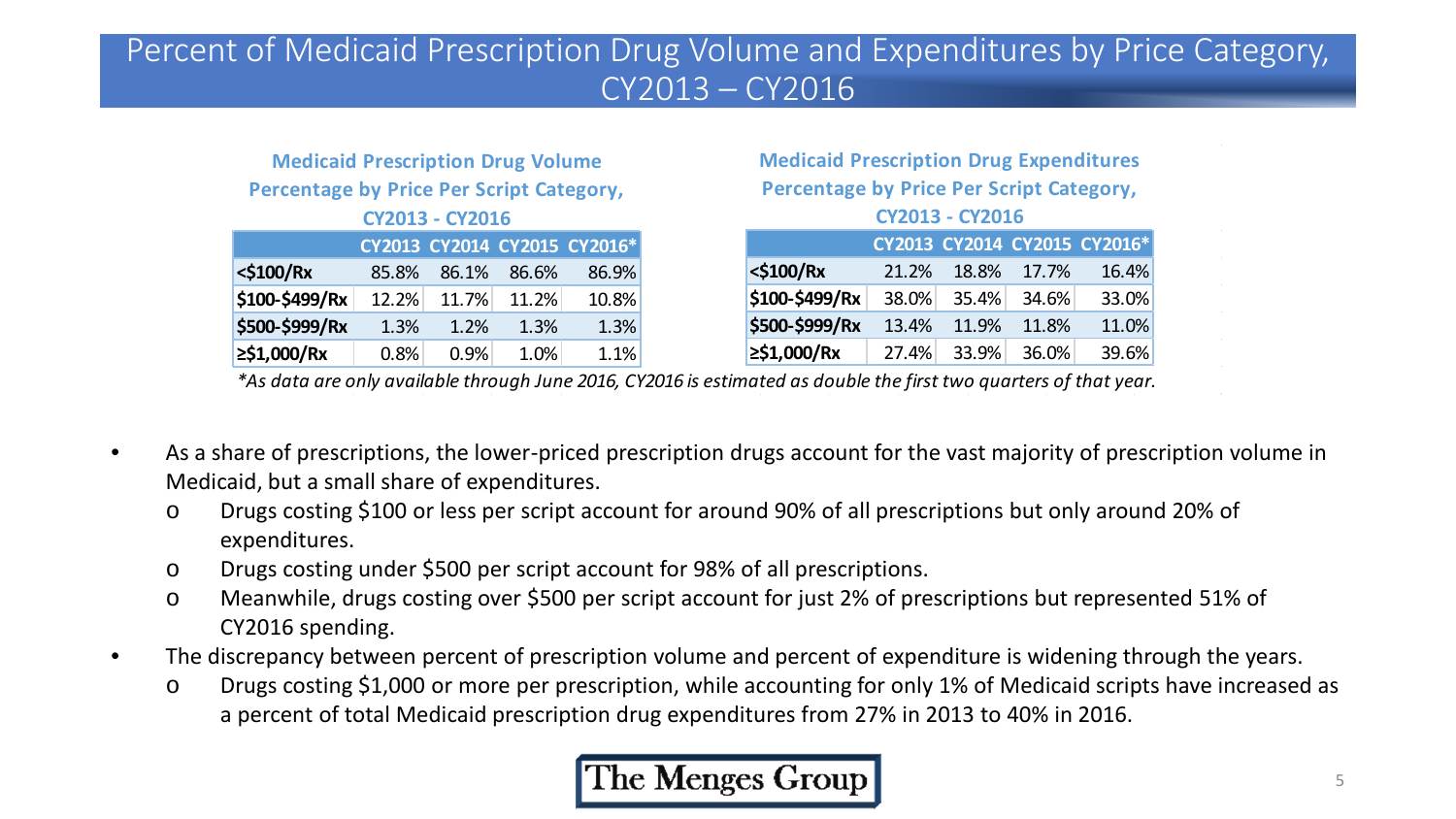# Methodology

- Medicaid prescription drug use and pre-rebate expenditures are from national drug utilization data files produced by CMS on a quarterly basis.
	- o CMS suppresses all NDCs with fewer than 11 scripts. However, when the data are rolled up into the national data files, only 0.1% of NDCs are suppressed per quarter—few enough that we did not adjust the overall prescribing volume or expenditures for this suppression.
- These data contain prescriptions paid in both Medicaid FFS and Medicaid managed care settings.
- Data used in the tabulations were only available through June of 2016, thus CY2016 was estimated by doubling the first two quarters of that year.